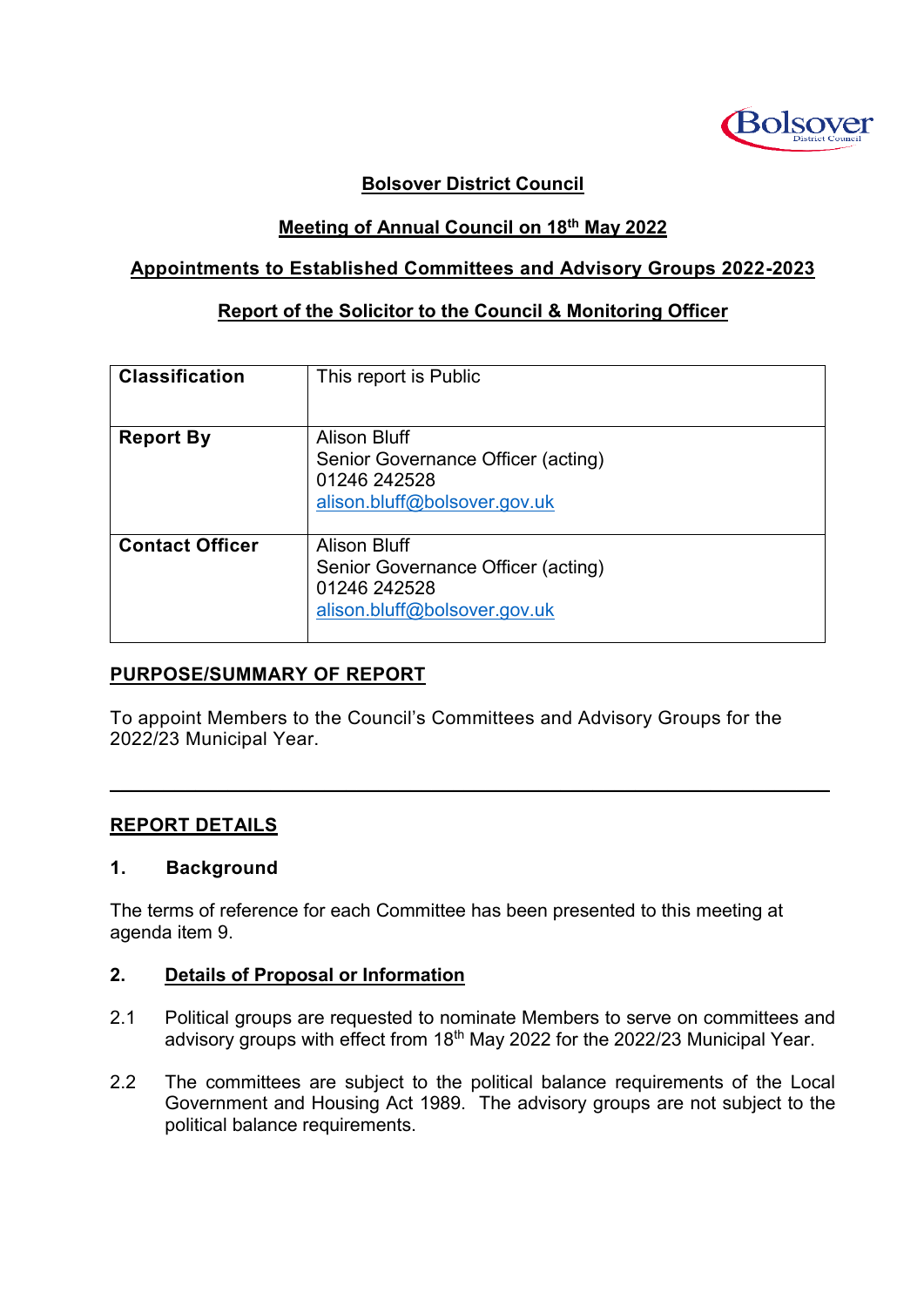## **3. Reasons for Recommendation**

- 3.1 The report recommends that the allocation of committee seats detailed at Appendix 1 of agenda item 9, best meets the requirements of section 15 of the Local Government and Housing Act a far as reasonably practicable.
- 3.2 Nominations that have been received in advance of the meeting from political groups and are detailed in Appendix 1 to this report.
- 3.3 Further nominations for seats still to be confirmed (TBC) will be made verbally at the meeting.

## **4 Alternative Options and Reasons for Rejection**

- 4.1 The Council may make amendments to the nominations to committees within the proportionality agreed before and up to the discussion of this matter at the Annual Meeting. Mid-year revisions will be brought before a meeting of Council.
- 4.2 There are no alternative options as Council is required by the provisions within its Constitution to establish and appoint to committees at the Annual Meeting.

**\_\_\_\_\_\_\_\_\_\_\_\_\_\_\_\_\_\_\_\_\_\_\_\_\_\_\_\_\_\_\_\_\_\_\_\_\_\_\_\_\_\_\_\_\_\_\_\_\_\_\_\_\_\_\_\_\_\_\_\_\_\_\_\_\_\_\_**

## **RECOMMENDATION(S)**

That the appointments to committees as set out in Appendix 1 be agreed.

Approved by Councillor Duncan McGregor, Portfolio Holder for Corporate Governance

| <b>IMPLICATIONS:</b>                                                                                                                                                                                                                                                                                                                                                                                                                         |                                      |
|----------------------------------------------------------------------------------------------------------------------------------------------------------------------------------------------------------------------------------------------------------------------------------------------------------------------------------------------------------------------------------------------------------------------------------------------|--------------------------------------|
| Yes⊟<br>No $\boxtimes$<br><b>Finance and Risk:</b>                                                                                                                                                                                                                                                                                                                                                                                           |                                      |
| Details:<br>There are no financial or risk implications arising from this report                                                                                                                                                                                                                                                                                                                                                             |                                      |
|                                                                                                                                                                                                                                                                                                                                                                                                                                              | On behalf of the Section 151 Officer |
| Yesbox<br><b>Legal (including Data Protection):</b><br>Details:<br>The Council is required to:                                                                                                                                                                                                                                                                                                                                               | No $\square$                         |
| Appoint at least one Scrutiny Committee and other such committees as the<br>Council considers appropriate to deal with matter which are neither reserved<br>to the Council Meeting nor are Executive Functions;<br>Decide the size and terms of reference for those committees;<br>Decide the allocation of seats to political groups in accordance with the<br><b>Political Balance rules.</b><br>On behalf of the Solicitor to the Council |                                      |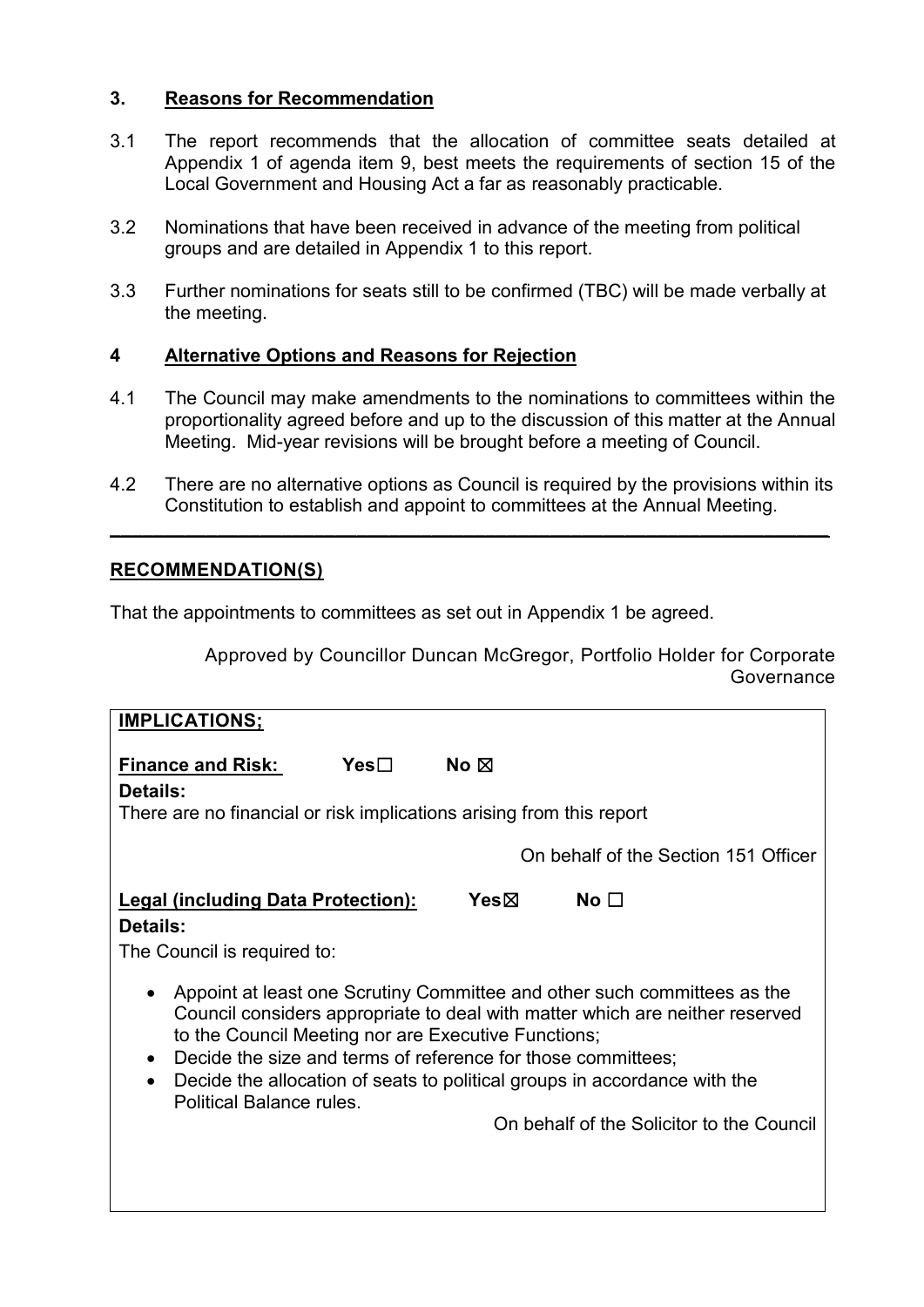| Staffing: | Yes⊟ | No ⊠ |                                                              |
|-----------|------|------|--------------------------------------------------------------|
| Details:  |      |      |                                                              |
|           |      |      | There are no staffing implications arising from this report. |
|           |      |      | On behalf of the Head of Paid Service                        |

## **DECISION INFORMATION**

| Is the decision a Key Decision?<br>A Key Decision is an executive decision which has a significant impact<br>on two or more District wards or which results in income or expenditure<br>to the Council above the following thresholds:<br>Revenue - £75,000 $\Box$ Capital - £150,000 $\Box$<br>$\boxtimes$ Please indicate which threshold applies | No        |
|-----------------------------------------------------------------------------------------------------------------------------------------------------------------------------------------------------------------------------------------------------------------------------------------------------------------------------------------------------|-----------|
| Is the decision subject to Call-In?                                                                                                                                                                                                                                                                                                                 | <b>No</b> |
| (Only Key Decisions are subject to Call-In)                                                                                                                                                                                                                                                                                                         |           |

| <b>District Wards Significantly Affected</b>                                                                                                                       | (please state which wards or<br>state All if all wards are<br>affected)<br>None |
|--------------------------------------------------------------------------------------------------------------------------------------------------------------------|---------------------------------------------------------------------------------|
| <b>Consultation:</b><br>Leader / Deputy Leader $\Box$ Executive $\Box$<br>Relevant Service Manager □<br>SLT O<br>Members $\Box$ Public $\Box$<br>Other $\boxtimes$ | Details:<br>All political groups of BDC                                         |

**Links to Council Ambition: Customers, Economy and Environment.**

Good Governance

| <b>DOCUMENT INFORMATION</b> |                                        |
|-----------------------------|----------------------------------------|
| Appendix<br>No              | <b>Title</b>                           |
|                             | Appointments to Committees for 2022/23 |
|                             |                                        |
|                             |                                        |